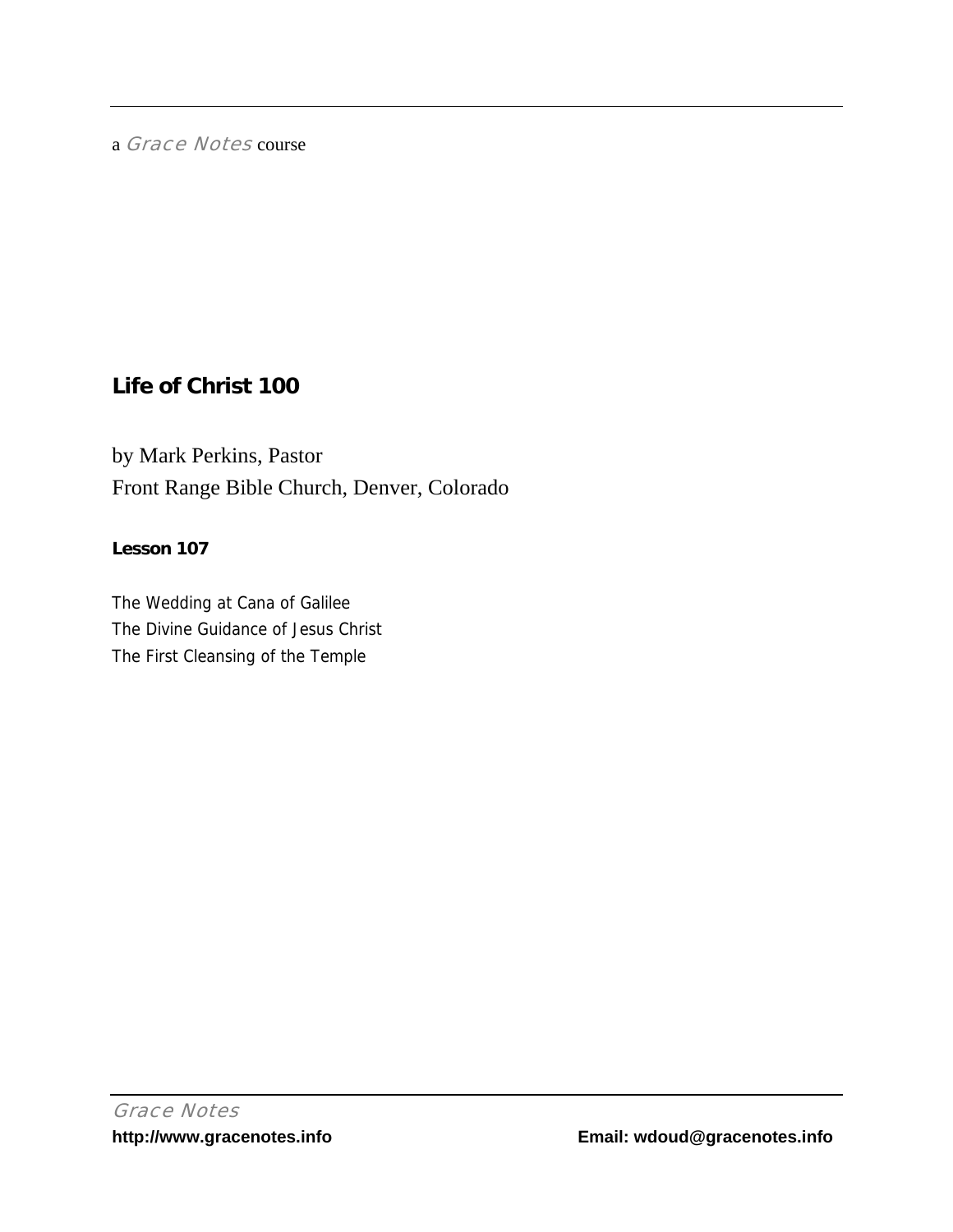## Life of Christ 100, Lesson 107

## **Contents**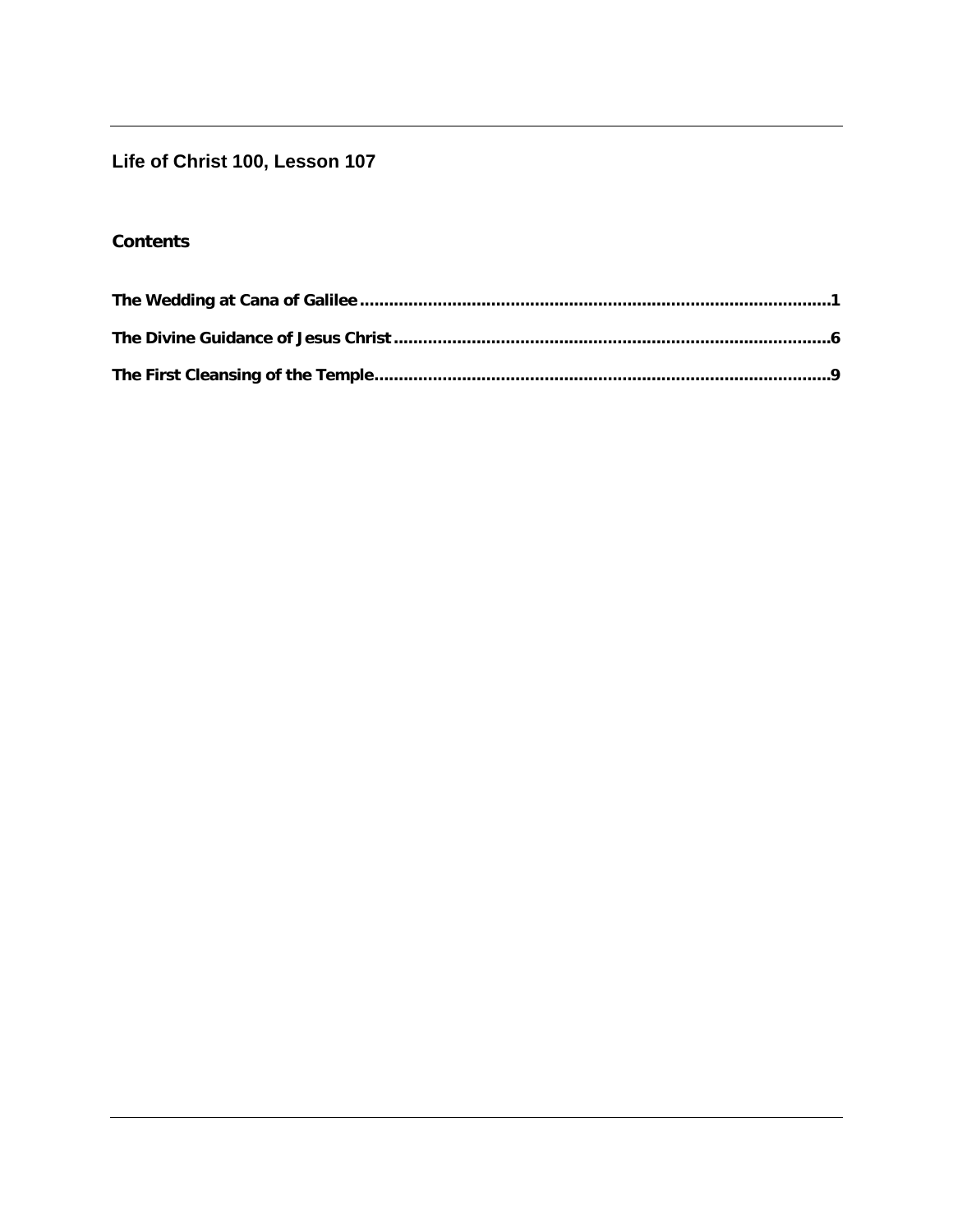#### <span id="page-2-0"></span>**The Wedding at Cana of Galilee**

Cana was a town in Galilee, due west of the Sea of Galilee and north of Nazareth, about halfway between the two.

The ancient Jewish wedding ceremony would go like this:

There were typically many attendants to the bride and groom. The groom would select a friend to be his best man.

The weddings were often held in the fall, after the harvest, so that the maximum number of people could attend. Relatives would travel relatively far to attend.

The bride was transferred to the house of the bridegroom's father in a wonderful, boisterous, fun parade. Flowers were scattered, songs were sung. A procession of virgins accompanied the bridegroom.

A feast took place, which could last as long as a week. This traditionally began in the evening.

Riddles were told.

Love songs were sung, usually the words of the Song of Solomon were set to music for this.

A cloak or skirt was spread over the bride which represented the marital commitment. This was the high point of the feast.

The ceremony would seldom have the presence of a government official or priest.

Friends and relatives recited Biblical passages or quoted historical wisdom as the couple stood before them.

After this the couple was left alone to consummate their marriage in a room specially prepared by friends and relatives. While the consummation took place the party outside continued.

Later the couple would emerge from the consummation room with evidence of the woman's virginity on a piece of cloth.

The Text, John 2:1-11

**John 2:1**, "And a wedding began on the third day in Cana of Galilee, and the mother of Jesus was there."

This third day is really one week's time since Christ returned from the wilderness.

Day one has the testimony of John the Baptist to the Levites, John 1:1928. This occurs at Bethany beyond the Jordan.

The next day Christ comes back from the desert, and arrives at Bethany where John remains with his disciples, John 1:2934.

The day after that Christ calls His first disciples, Andrew, an unnamed disciple, and Simon Peter, Andrew's brother, John 1:3542.

On the fourth day, Philip and Nathaniel Bartholomew are called, John 1:4351.

Three days later, Christ is in Kana, about three days walk from Bethany beyond the Jordan.

Christ's mother, Mary was present at this feast.

Now if Mary was very young when she gave birth to Christ, then she would be middle aged by now somewhere in her forties.

Since the birth of Christ and her tremendous display of maturity during that period we have seen her but once. That time was the time that Joseph and Mary took Christ to the Passover in Jerusalem. At that event, Mary displayed a fair amount of immaturity.

Since that event, Mary has given birth to other children through Joseph, and raised them.

She has apparently also been widowed, since the Passover event is the last time that Joseph appears on the radar screen.

**John 2:2.** "Now indeed Jesus was called into the wedding, and His disciples."

The ascensive use of the conjunction *kai* is translated indeed. This betrays some surprise on the part of the writer. Although Mary was already present at this feast, it was unusual for others to be invited while the festivities were in full swing.

The passive voice of the verb *ekle.the*. reveals that Christ was polite. He did not barge in, but he was called. The passive voice shows us that Christ did not produce the action of the calling, someone else did.

The use of the conjunction *eis* indicates that he was outside of the wedding, an uninvited guest.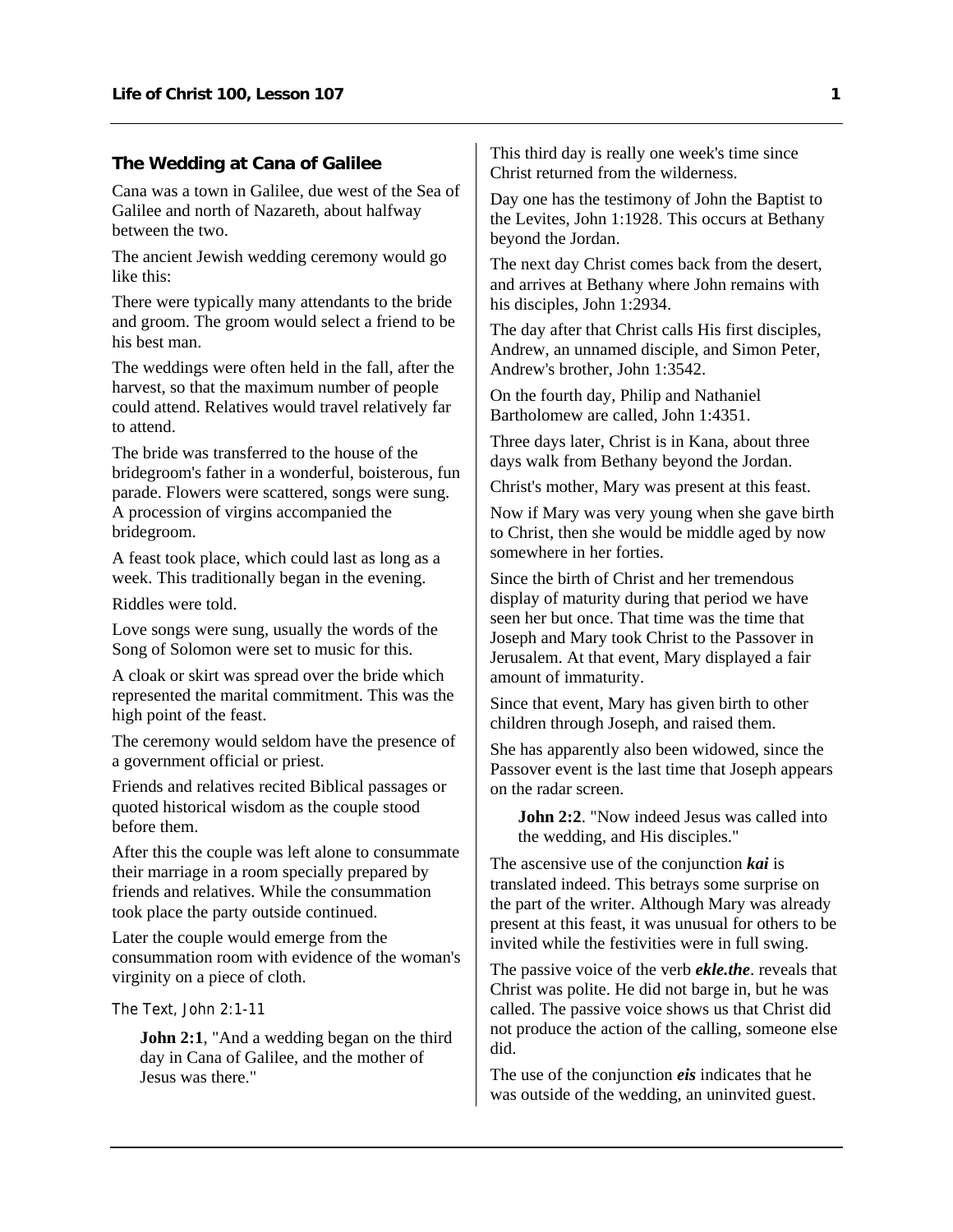The third person singular of the verb *ekle.the*. shows us that only Christ at first is called in; His disciples are left outside. This further indicates that Christ was called in because Mary was His mother not because of His celebrityship. The fact that John mentions Mary's presence supports this.

The conjunction *kai* plus the phrase *hoi mathetai autou* reveals that the extension of the invitation to the disciples was more of an afterthought.

Although this was a large Jewish wedding the addition of five or six more people would have placed a pretty serious burden on the wedding logistics. The Bride's father would have to pay for the consumption of food and drink by the disciples. Furthermore, these things were planned carefully according to how many guests were attending. Six more would have strained the limits of that plan.

**John 2:3**. "And the wine having failed, Jesus' mother says to him, "They have no wine".

So Mary has a firm grasp of the obvious. There is more to this verse than that.

John dramatized this moment, and not because Mary was speaking. The failure of the wine would have been a serious impediment to the celebration. If this was only midweek in the celebration, it would have been a social disaster.

This moment is dramatized by the use of the dramatic or historical present tense of the verb legei to speak.

The focus of the disaster is revealed by the position of the participle *husteresantos*.

This participle is in the genitive absolute. This shows a grammatical disconnection with the rest of the statement in the verse. It shows that although Mary made the statement, she really had no idea why this had happened.

It is extremely likely that the wine failed due to the presence of six additional guests Jesus and His disciples. It also means that Jesus and His disciples were helping the wine shortage along by drinking along with the other guests. It does not imply drunkenness on their part. They did the polite thing.

Mary's statement is one which is pregnant with meaning. She is verbally elbowing her son. Hey, this was a bad situation.

Mary's verbal elbowing has to do with the deity of her Son. She more than anyone else knows that He is the King of Kings and Lord of Lords. She wants Him to use His deity to solve this problem.

There is no record of any miracle occurring from the hand of Jesus before this one. Christ has only just received the filling ministry of the Spirit at His baptism, which would have included the gift of miracles.

Therefore, Mary is not working from precedent here. She has not seen Christ do this before. Her concentration is not on the spiritual gift of miracles, which has yet to function; it is on the deity of Jesus Christ.

Though Mary does not have a clue as to why the wine has failed, it was most likely very obvious to Christ.

Though Mary only sees a quick solution to a social disaster, Christ sees much more. His responsibility in the doctrine of kenosis. Mary misses the point badly.

**John 2:4**. "And Jesus says to her, "What is to me and you, ma'am? My hour has not come."

Again John uses the dramatic or historic present to make the scene vivid. Again this is done with the verb *legei*, 'to speak'.

Our Lord uses a Hebrew idiom to make it clear to His mother that He now has His own realm of authority.

The idiom is literally from the Greek phrase *Ti emoi kai soi*. "What is to me and you?."

Christ very clearly says in this idiom, "Mind your own business."

What is amazing here is that Christ has just finished with the severe tests in the wilderness, and two of the three at least attempt to get Him to do the same thing that His mother is attempting here.

So Christ has to set the boundaries of His own authority with His mother. This is His affair, and not hers.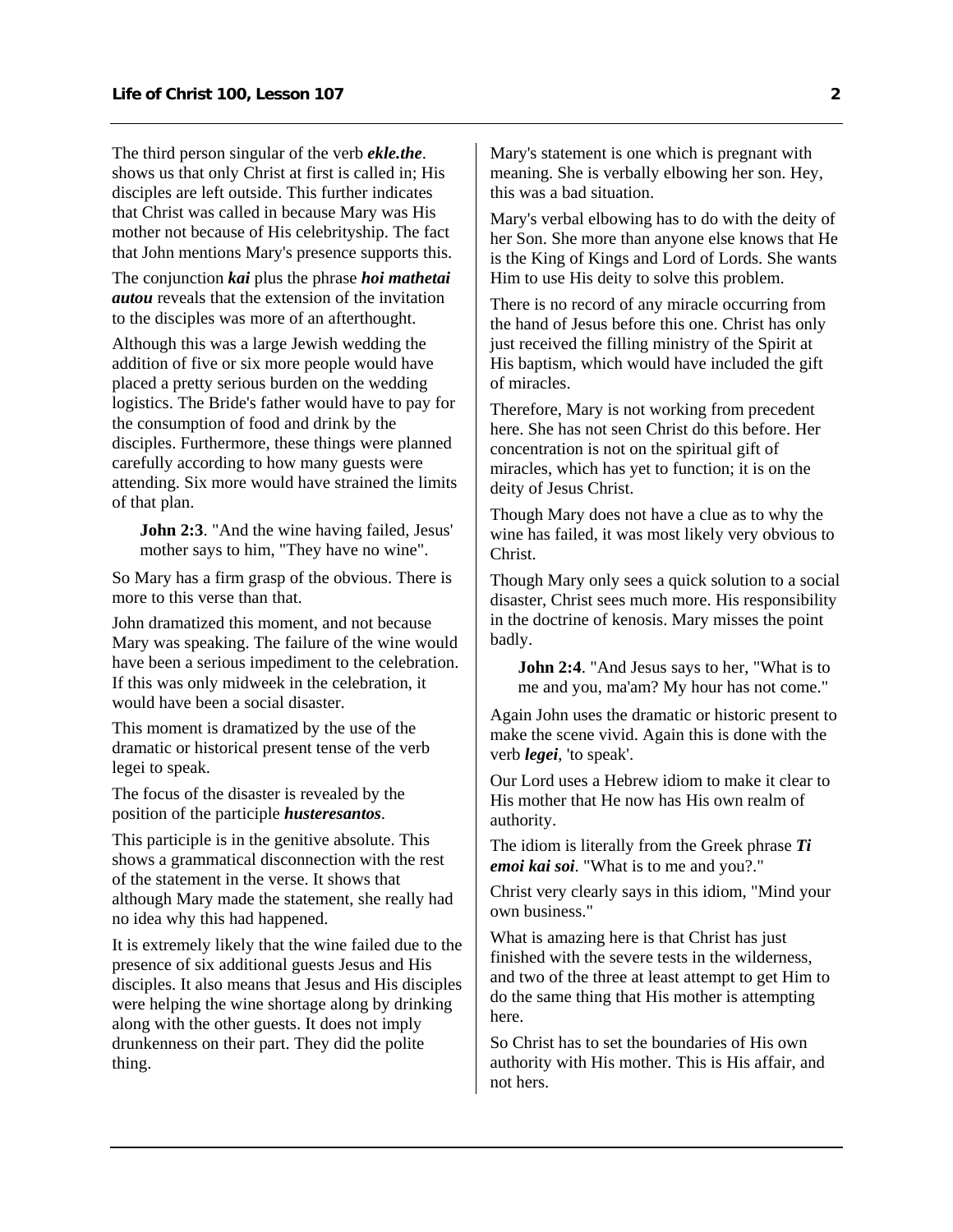Christ uses a formal term for woman in the vocative case to gain the attention of His mother. *gune*. translates best as 'ma'am', or 'lady'. It can be a term of affection, and is almost always a term of respect, but it is formal, and it shows the objective way that Christ is addressing His mother. He is reproving her, after all.

Christ used this same term as He was dying on the cross. John 19:26 says, "Ma'am, behold your Son." There, it is definitely a term of respect and affection.

Christ then makes the issue clear: His hour has not yet come.

This hour does not refer to the hour of His kingdom ministry, for that ministry was most certainly in action even at that time.

The baptism of John was the official beginning of the kingdom ministry; from that time Christ had the filling ministry of the Spirit, and the spoken authority from God.

Christ has gathered the first of His disciples, who will be instrumental to His kingdom pronouncement.

The kingdom ministry was designed to introduce the millennial kingdom and its king to the people of Israel.

The kingdom ministry is not synonymous with the reign of the king. The reign of the king will include the full revelation and implementation of His Godly powers and character.

The hour when He can reveal and use His deity has not come, and He must make that clear to His own mother.

The hour of Christ's glorification can only come when He is accepted by the chosen nation, Israel. So far, that acceptance has not come.

Alva J. McClain has suggested six reasons for the Israelite rejection of Christ in his fine theological work, The Greatness of the Kingdom. They are just as valid today as they ever were.

1. The high spiritual requirements our Lord laid down as essential for entrance into the kingdom (Mk 1:15; Lk 18:1517; John 3:35).

- 2. His refusal to establish a kingdom merely social and political in character (Lk 12:1330; John 6:515).
- 3. His denunciation of the current religion with its traditionalism, legalism, and ritualism (Lk 11:3754).
- 4. His scathing arraignment of the ruling classes (Matt 23).
- 5. His association with and compassion for the outcasts of Israel (Matt 9:1013; Lk 15:1,2).
- 6. His exalted claims for Himself (John 5:1618; 10:2433; 18:37).

**John 2:5**. "His mother says to the servants, 'Do whatever this one says to you.'"

Now it appears that Christ's mother keeps steaming straight ahead in spite of the rebuke of her Son. But this is not the case.

She says, poisate the imperative second person plural of the verb poieo., 'to do'. This is a command, but the direct object of the command is ti an 'whatever'. The indefinite particle an leaves the command wide open to the authority of Jesus Christ.

The *whatever* can mean that Christ tells them nothing.

The *whatever* can mean that Christ will give money and tell them to head to the nearest liquor store.

Or the *whatever* can mean that Christ will rely on the Father and the Spirit to solve the problem.

Although the possibility exists for the presence of some contempt in this statement, it is much more likely that it is a straightforward statement of complete humility.

Mary takes the rebuke of her Son with great self esteem, and recovers in a matter of moments so that she is completely humble when it is her turn to speak next.

**John 2:6**. "Now there were six stone water jars according to the custom of the Jews for purification, each containing two or three metretai."

This verse is purely explanatory by nature. It sets the stage for the narrative to follow.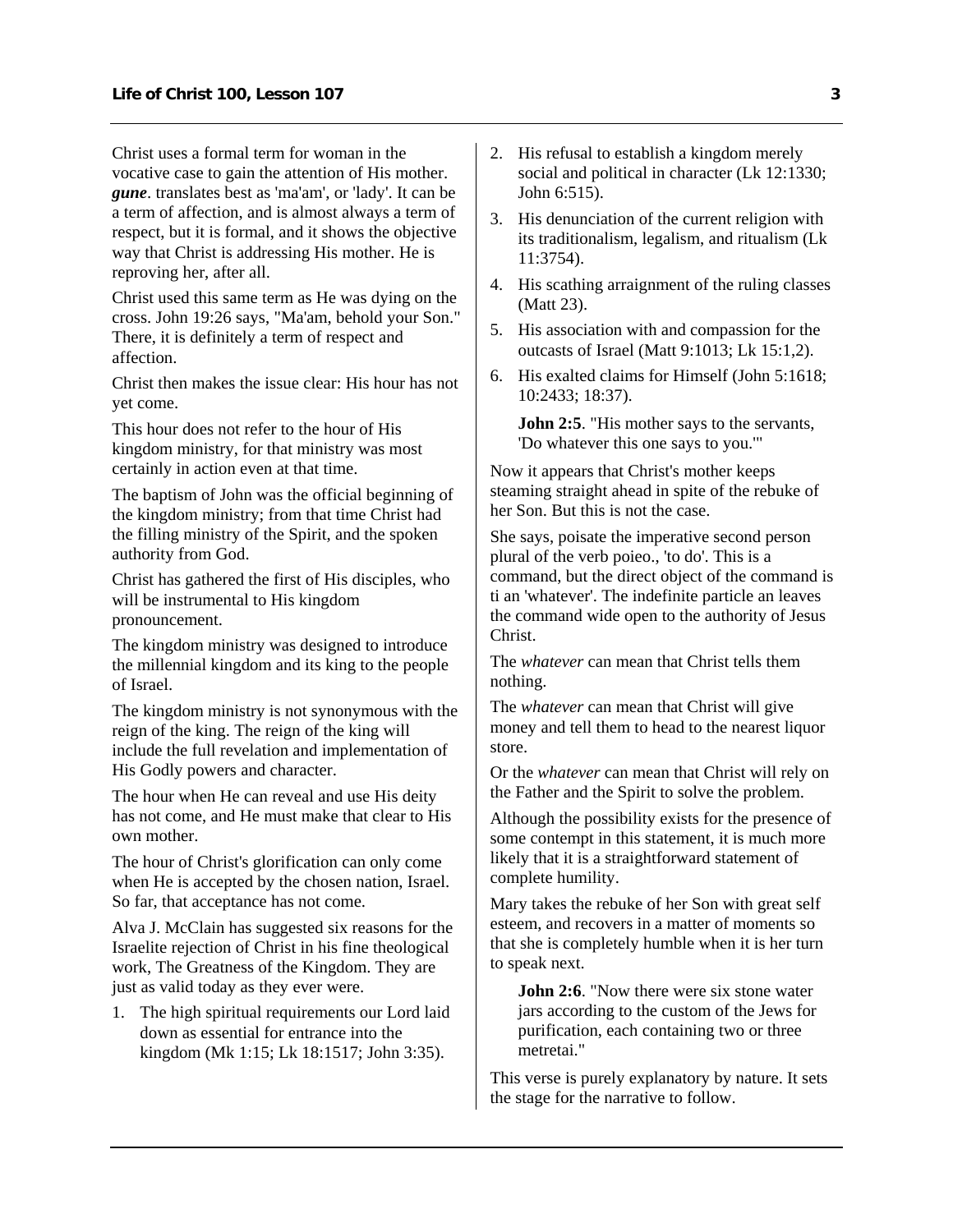A *metretai* was about ten gallons. This gives us an idea of the great size of this wedding and just how much wine was being consumed. 20 or 30 gallons times six makes it 120 to 180 gallons of wine that Christ was going to make.

These stone water jars were there to hold water for dishwashing and handwashing. In other words, they were there for common, sanitary usage. The water, though sanitary and no doubt potable, was a grade below that which is drinking water.

It was the Jewish custom to wash hands and dishes both before and after meals. A large volume of water would be needed for such a task.

If Christ was going to turn all of this water into wine, it would provide enough for perhaps a hundred guests over the course of several days. Perhaps this wedding was still in its early stages, but it is more likely that the wine was intended to be too much; not to tempt everyone to over drink to a state of inebriation, but instead to symbolize the overflowing nature of the plan of God and the millennial kingdom.

David had said some thousand years before this event, "My cup runneth over." This is certainly evidence of that very thing.

Joel 2:24 contains a messianic and millennial prophecy that catches this same symbology, "And the vats will overflow with the new wine and oil."

How appropriate that this first miracle should be so very millennial.

The wine offering of the feast of first-fruits represented the prosperity that would come from the appropriation of grace provision for spiritual life. The feast itself celebrated the law giving at Mt. Sinai.

**John 2:7**. "Jesus says to them, 'Fill the water pots with water.' And they filled them to the top."

Now Christ gives a direct command it is the imperative mood of the verb *gemizo* to fill.

The verb itself always takes the negative connotation 'Full of wickedness'; 'Full of smoke'. It is even used of the seven plague and the abominations of Revelation.

This negative connotation is related to the usual base purpose of the water jars.

The jars are to be full of dishwater, not pure, clear drinking water.

This dishwater is a good symbol for the world, and the Christian's involvement in it. You really do not want to partake of it, but it is used by God to make us clean such is the role of the undeserved suffering that is so often a part of living in the devil's world.

So Christ wrinkles His nose when he orders the servants to fill the jars with water. He is setting up a really striking contrast by using a verb of distaste.

The forthcoming miracle is really going to be a strong contrast and wonderful surprise.

**John 2:8**. "And He says to them, 'Draw it now and take [it] to the headwaiter.' And they took  $[it]."$ 

This reveals that Christ knew beforehand just what had happened to the dishwater.

The previous verse shows Christ's premeditation; this one shows its execution.

Now Christ was doing this by the spiritual gift of miracles.

A spiritual gift is a part of the human spirit, the spiritual frame of reference in the soul.

A spiritual gift is given by the sovereignty God the Holy Spirit. It only operates under His initiative.

This passage tells us much about that gift.

That the one doing the miracle has full knowledge of the intent of the Spirit.

That the one doing the miracle participates fully in the execution of the miracle itself.

That it takes a lot of doctrine to appreciate what the Spirit is doing in the substance of the miracle.

That miracles contained great symbolism and drew their meaning from the substance of the miracle accomplished. They are thus a reflection of the order of God.

Christ could not have done this miracle on the initiative of His own deity; such would violate the principle of kenosis, and such a violation would invalidate the entire incarnation.

Christ voluntarily restricted the independent use of His own divine attributes during the incarnation.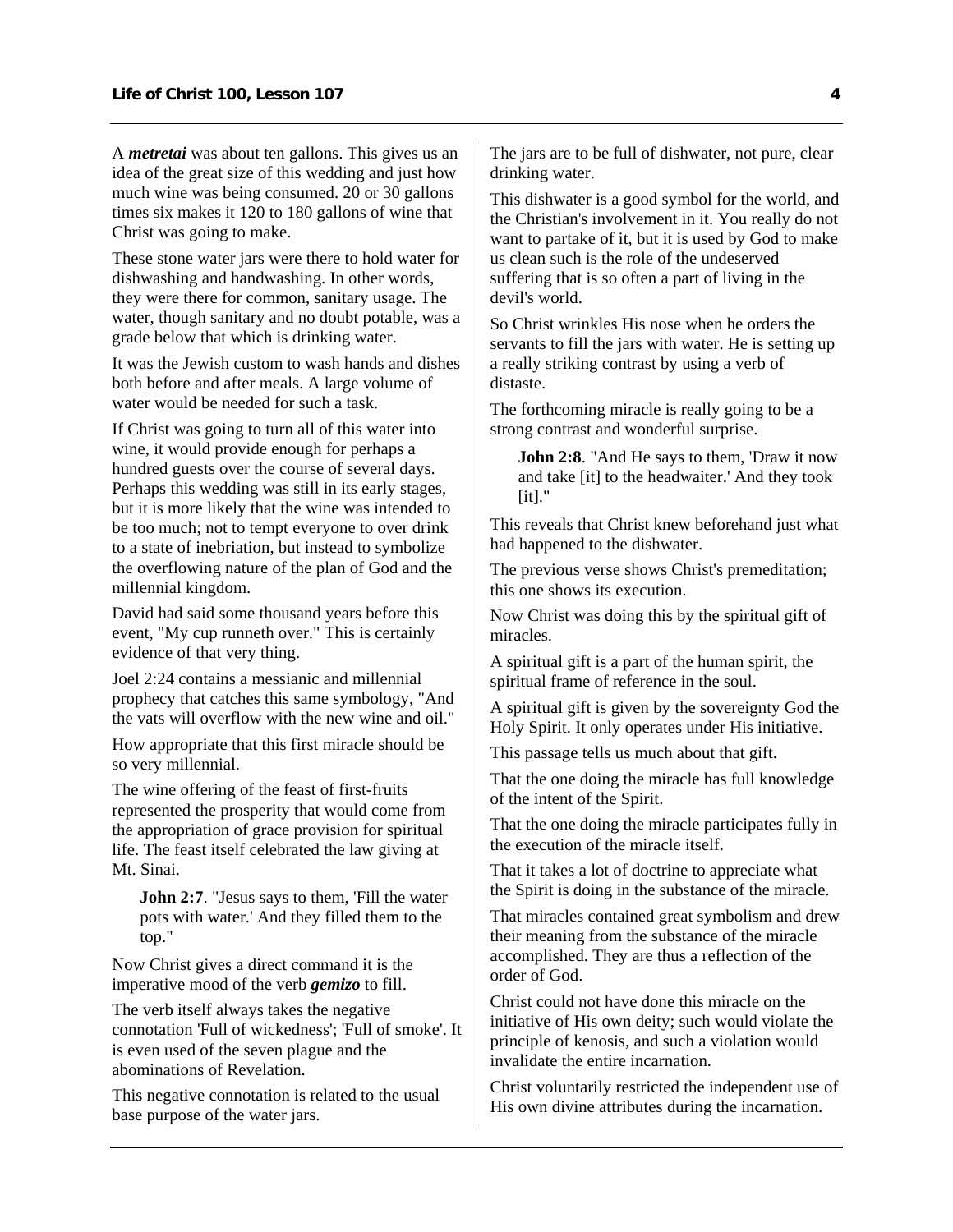**John 2:9**. "Now as the chief steward tasted the water which had become wine and had not known where it came from (but the servants who had drawn the water had known) the chief steward loudly summoned the bridegroom."

This is a very convoluted verse that is an explanation that must explain itself.

John is revealing the miracle here, but he deems it appropriate to explain the reaction to it from the viewpoint of the chief wine steward. The scene is intended to be comic.

The chief steward is like a *maitre d'hotel* at a fancy restaurant. He knows all the protocol, all of the details concerning a wedding feast. The perfect timing, the perfect food, etc. The bridegroom would leave the details to this man so that he could concentrate on his bride. You can imagine that these men were quite stuffy, persnickety to the extreme, and very demanding. You can also imagine this man fretting as the wine ran out "What shall we do?" Yet here comes the servants with a 20 gallon stone jar full of wine. They are saved from disgrace! They need not hear the dreaded words... "You'll never work in this town again." But the steward has standards, and he must taste the wine. In this pinch anything but pure vinegar will do...

Now this chief steward 'tasted' the wine. This verb is geuomai, which fits well into the picture of winetasting. It means to savor, or relish something by taste. To really enjoy any experience.

John goes out of his way to make it clear that the steward did not know the source of the wine, although the servants did. It is the secret that the servants hold; you can see their hidden, silly smiles, and their mental giggling. The fretting, ruined chief steward is saved from certain social death, and he does not yet know.

Now the chief steward tastes the wine, and he immediately reverts to that unique form of snob degeneracy that only chief stewards and maitre d'hotels can express. Without delay he calls the bridegroom. He is so amazed with what he considers a blunder on the part of the bridegroom that he violates one of his own rules.

The verb *phoneo* is used to denote that the chief steward uses a loud call in order to summon. The verb is used of the trumpet blast, the rolling thunder, the voice of John the Baptist in the wilderness, the shout of the archangel at the second coming, and even the voice of God. This guy is not whispering.

He is calling to reprove the bridegroom because this great wine had remained hidden until now.

**John 2:10**. "Every man first puts forth the good wine and whenever they [the guests] have become drunk the inferior [younger]. You have kept the good wine until now."

The chief steward reveals a custom that makes a fair amount of sense. Serve the good wine first.

Drunk people cannot appreciate good wine. Their senses are dulled.

Drunk people cannot tell when inferior wine is served their palates are corrupt.

You can hear the stuffy way in which this man communicates. He is instructing the bridegroom with a very imperious tone of voice "Every man..."

Of course, the poor man has no way of knowing that this wine has only become so minutes ago. He makes a fool of himself before his knowing servants.

The Greek adjective *elasso*. is translated inferior. It really means younger, which translates well as inferior when a wine frame of reference is in view.

**John 2:11**. "This beginning of the signs Jesus did in Kana of Galilee and manifested His glory and His disciples believed in Him."

The word *arche*. indicates that this is the very first miracle that Christ performed. It is translated beginning.

It is for this reason that we know that Christ the child never did miracles. It is also for this reason that we know that even as an adult Christ never did miracles until this time.

This is what tells us that Mary had no frame of reference for the spiritual gift of miracles: the same gift that Christ used to perform this one.

John appropriately calls this miracle a *se.meio.n a*  sign. The miracles and healings that Christ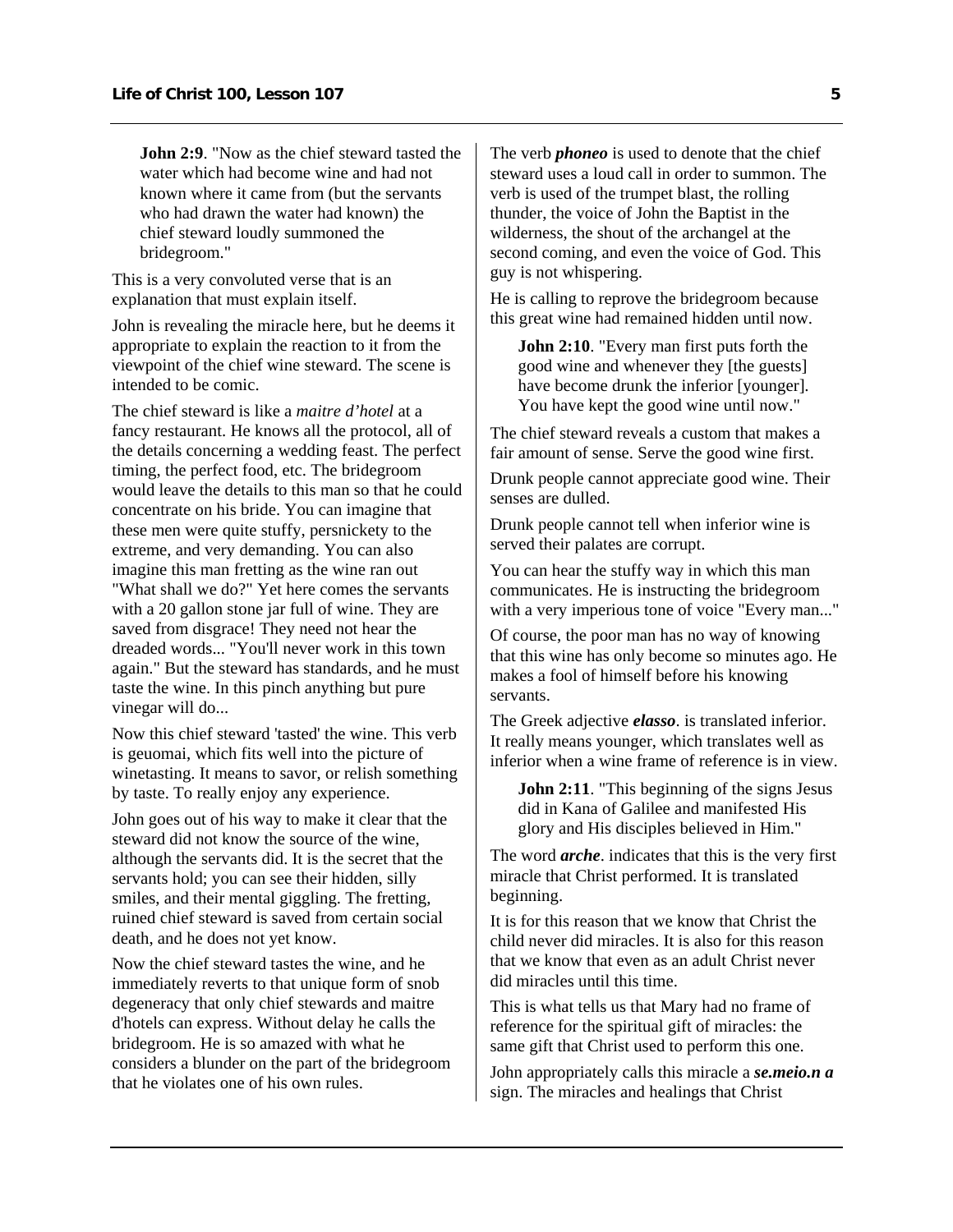<span id="page-7-0"></span>performed were all designed as signs things which would point to His messiahship.

All of these things originate outside of Christ Himself due to the doctrine of kenosis.

This sign manifested His glory. It is an attestation of His messiahship. In none of these signs is Christ's full glory revealed; they only point to what is there.

Glory here is a reference to the character of God revealed in Christ. As such, these signs do not point to Christ's deity, but to the character of God revealed in His humanity. That is the primary focus of the signs.

The character of God was produced through the humanity of Christ by His appropriation of Divine grace in the ministry of the Spirit and the study of the Word.

The signs also point to Christ as the Messiah, the one who is fit to rule Israel and all the world in the millennial reign.

John also mentions that His disciples believed in Him at this point.

John 1:49 reveals that Nathanael Bartholomew was certainly a believer. The mental attitudes of the other disciples are not revealed.

Philip, Andrew, Simon Peter, Nathanael Bartholomew, and perhaps one unnamed disciple were the others present at this feast.

This was the clincher. Other signs had attended Christ in His life. The miracles surrounding His birth were more than a few trivial things. The triple miracle of His baptism was really fantastic, but it had happened to and not by Jesus.

Now Jesus does a miracle, and because of it, His disciples believed.

There is more meaning than what meets the eye in this miracle. It is not just a miracle; it is a symbol miracle.

The symbol miracle is one which reveals something about the kingdom.

Christ refers to wine in the kingdom context in Matt 9:17. There, the new wine represents the plan of God for the millennium, while the wineskins represent the subjects of the kingdom.

Here Christ turns common dishwater into superb wine; it was probably the best vintage in history.

The common dishwater represents the ritual plan of God for Israel. It is serviceable, and even potable as water, but not what you would always want to drink if you did not have to (This makes the desire to return to the ritual plan even more amazing).

The new wine represents the millennial rule of Christ, and the policy of God for that rule.

This is finest of times under the greatest of rulers. Christ is the essence of justice, love, grace, and order, and His reign will be characterized by fantastic peace and prosperity.

This miracle therefore points to the greatness of the rule of Christ, and the change from the plain to the immaculate.

#### **The Divine Guidance of Jesus Christ**

Jesus Christ functioned under a system of divine guidance that was both similar to and unique from that used by church age believers.

Some believers in history have attempted to use the unique way in which Christ was led, and therefore ended up with disaster. If you stay with what is just for us as church age believers you will go the right way.

The unique part of divine guidance for Christ was that the Messianic prophecies related to the first advent. Christ knew these prophecies quite well as a part of His expertise on the Old Testament canon of Scripture. When He determined from His store of wisdom that it was time to fulfill a certain prophecy, then He did so with full confidence.

The wise decisions that Christ made in prophecy fulfillment were always kept within the constraint of His perfect character. Christ knew that He would fulfill prophecy; He did not manipulate events so that He would and thus look good. He let the opportunities present themselves within the integrity of the way that He conducted His life, and then He fulfilled them.

We do not have 'personal' prophecies about our lives as Christ did, and therefore we must avoid the Messiah syndrome with reference to divine guidance. Events in the Bible are not types for our lives; Bible verses do not provide direct guidance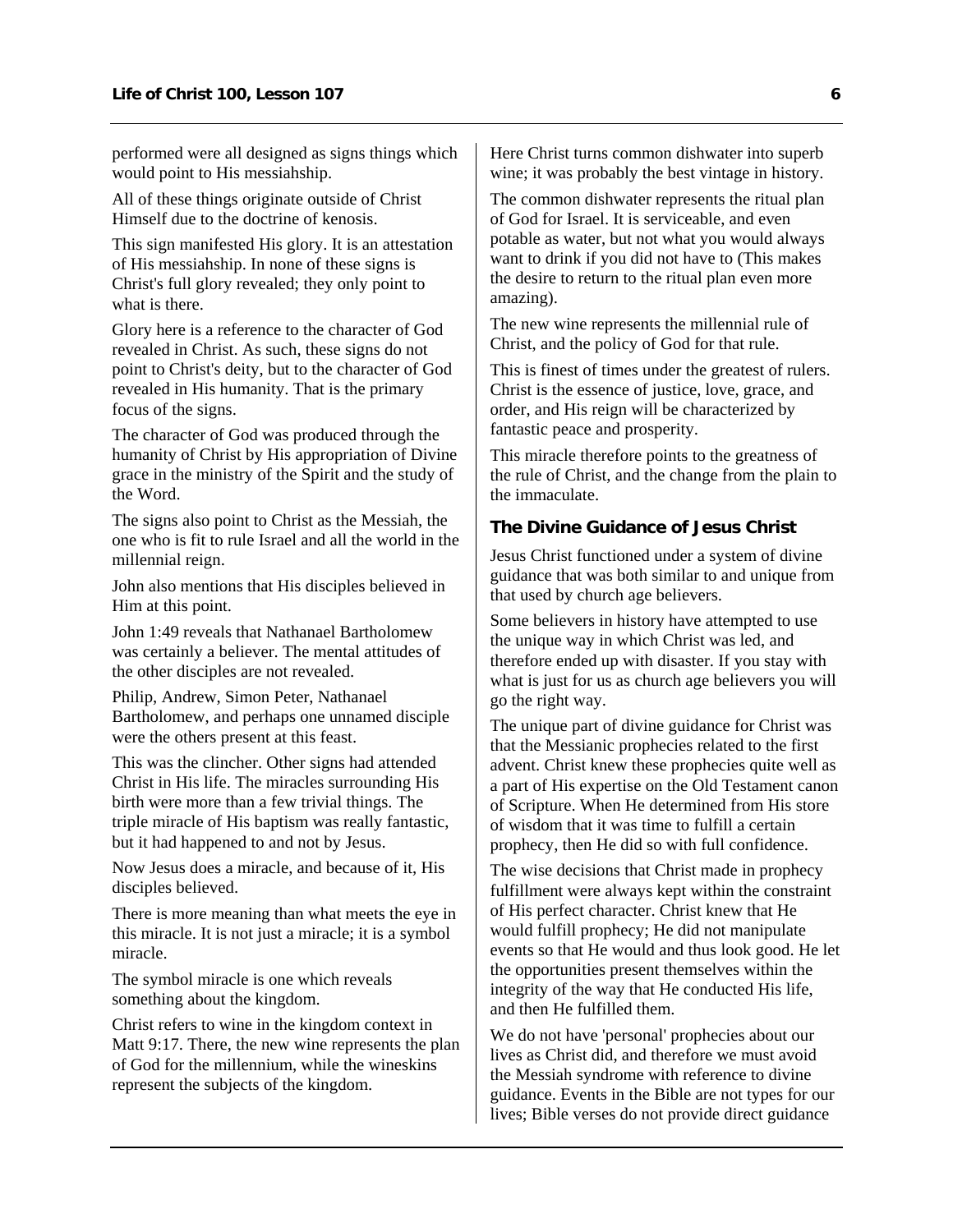concerning where we should go or what we should do; there is no kind of 'twilight zone' guidance from the pages of Scripture.

One of the best illustrations of the Messianic guidance which Christ received from Old Testament prophecy is His wilderness temptation. The question is this: How did Christ know to go to the desert at that time? Here is what we do know:

**Matthew 4:1**, "Then Jesus was led up into the wilderness by the Spirit to be tempted by the devil"

The verb is in the passive voice, which indicates that our Lord did not produce the action of the verb but instead received it. The constantive aorist tense summarizes the past action into one moment of time. The verb itself means to lead from a lower to a higher point. This point can be figurative, as in the case of spiritual maturity, or literal, as in this instance. Christ was going from the low point of the Jordan River (just a few miles from the lowest land elevation on the planet) to the rough wilderness above. This emphatically does not mean snatched away, as some have tried to make the point that the Spirit picked our Lord up and bodily moved Him to the desert. This is translated, 'was led up' The Spirit did the leading and Christ did the following.

A second prepositional phrase puts forth the leadership of the Spirit, who was the direct agent of the leading. It is HUPO TOU PNEUMATOS, and translated "by the Spirit.

The last clause of the verse is a purpose clause. The verb is the aorist passive of PEIRAZO, which means to put someone to the test. Depending on the one doing the test, the purpose may be good or bad. This is translated, 'to be tempted by the devil"

In the battle to come, it will be the ministry of God the Holy Spirit versus the temptation of the devil.

This is the first evidence testing done under the conditions of the church age. Christ is our prototype for the fulfillment of God's plan for the church age dispensation. An entirely new and never before tried set of grace assets will be put through its paces over the next forty plus days.

Mark 1:12, "And immediately the Spirit cast Him out into the desert"

The major difference here is in the verb that is used to describe the action of the Spirit in getting Christ to the desert.

The verb EKBALLEI is in the present tense, which reveals an action as it happens. It is the dramatic way to present the action typical of Mark's gospel. The verb literally means to cast out. The Spirit 'cast out' Christ into the wilderness. Again we do not yet know how this occurred, only that it did.

**Luke 4:1, "And Jesus, full of the Holy Spirit returned from the Jordan and was being led by means of the Spirit in the desert."** The main change here is the revelation that Christ was led by the Spirit for the duration of His stay in the desert, and that it was from a state of being full from the Spirit that gave the leadership.

Four words work together to form the foundational statement of the verse. They are translated "Jesus, full of the Holy Spirit."

The nominative case of PLEIREIS forms the key part of the description it denotes a state of complete fullness. It can denote thought or emotion, negative or positive, but the idea here refers to the control of the soul.

The verse does not say how, but it does make it clear that Christ is under the control of PNEUMATOS HAGIOU, the Holy Spirit.

The first thing that Jesus does under the control of the Spirit is return from the Jordan, where he had just been baptized. The word for returned is HUPESTREPSEN, which is in the aorist tense. This describes a past action occurring in one moment of time, and thus the translation "He returned".

The second thing is that "He was being led by means of the Spirit."

The verb is the simple verb for the act of leading. It is in the passive voice and so reveals that the subject receives the action of leadership. The imperfect tense indicates that the action took place over a duration of time in the past, and not just at one moment. It is translated, "He was being led."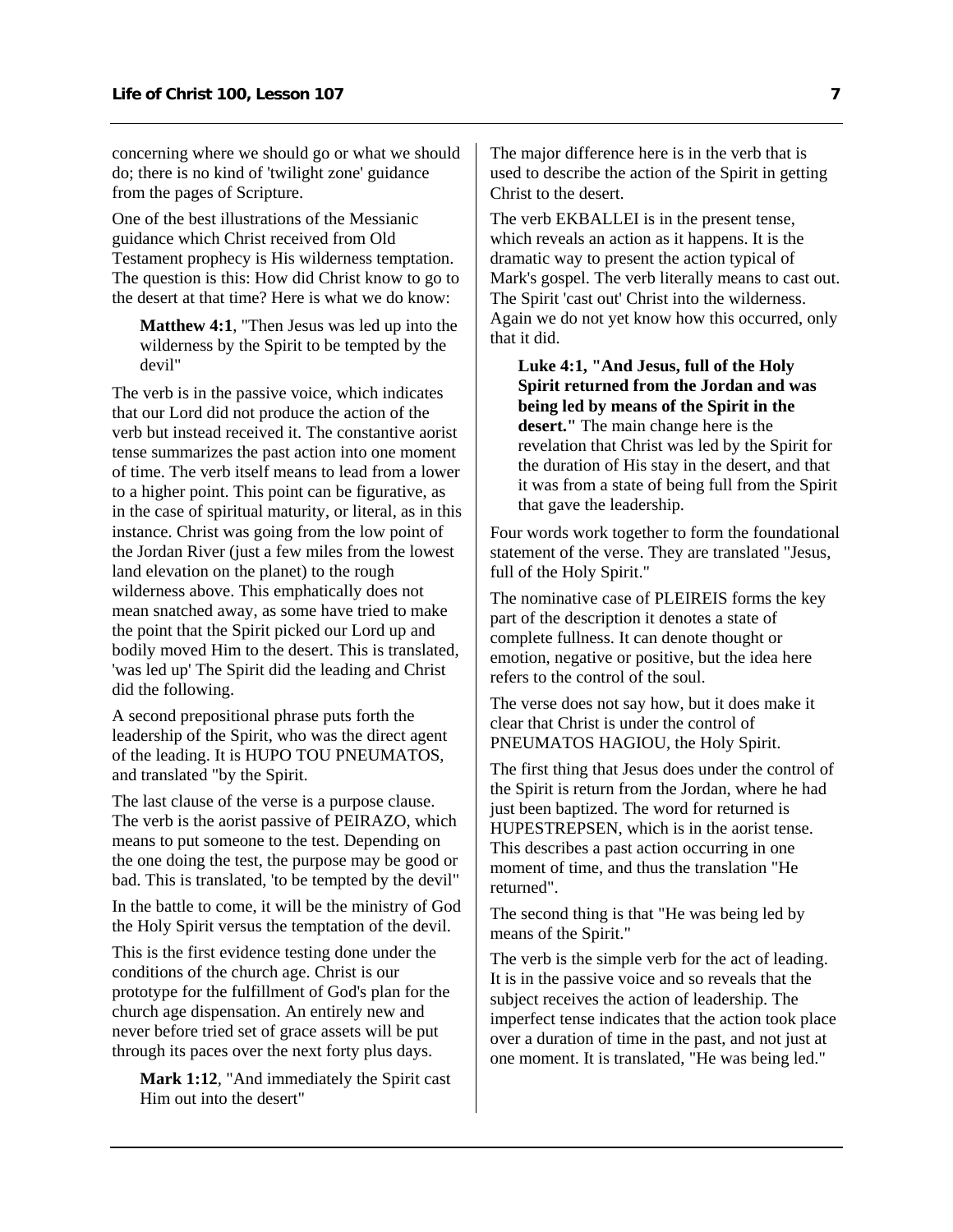The preposition EN plus the instrumental case of means shows that the Spirit was the means of the leading.

en te. eremo. EN TEI EREMO portrays both location in the desert and the amount of time spent there. It is translated, "in the desert" This tells us that the Spirit not only led Christ to the desert, but also the entire time that He was there.

Analysis of the three.

God the Holy Spirit exerted leadership in getting Christ to the desert to be tested.

Christ is our prototype, and therefore the way in which the Spirit leads Him is the way in which we are led.

The way in which the Spirit leads is fully revealed in the New Testament canon.

Just because all the mechanics are not revealed in these passages about the wilderness temptation does not mean that they are not there. In fact, it is implicit that they are from the mention of the Spirit's leadership.

The Spirit guides through the recall of Bible Truth.

The Spirit guided Christ through the recall of both the principles of Divine character and Messianic prophecy.

In this case, the Spirit recalled Isaiah 40:35, "A voice is calling, 'Clear the way for the Lord in the wilderness; Make smooth in the desert a highway for our God. Let every valley be lifted up, and every mountain and hill be made low; and let the rough ground become a plain, and the rugged terrain broad valley. Then the glory of the Lord will be revealed, and all flesh will see it together; for the mouth of the Lord has spoken.'"

Christ understood this passage as we do it reveals the ministry of John the Baptist. Malachi 3:1 corroborates this fact.

And the ministry of John the Baptist was to prepare the way for the Messiah in the desert. From this it would seem obvious the direction that Christ would take upon the completion of His baptism straight to the desert.

And so Christ obeyed the leadership of the Spirit and entered the desert not by hocus pocus but by the recall of Messianic prophecy and application. Divine Guidance and the Essence of God

In order to remain in the direct will of God you must begin with humility based on the essence of God proper.

In order to remain in the direct will of God you must have spiritual self esteem based on the capabilities of God.

In order to remain in the direct will of God you must make decisions from the nike the victorious ideology of the Christian way of life. 1 John 5:4: "And this is the victorious ideology that has overcome the world's system, our doctrine."

The victorious ideology includes the right mental attitude of Divine Character.

The overall principle of righteousness and justice.

The motivation of personal love for God and virtue love for mankind.

The grace approach to problem solving and flexible proficiency.

The forethought of organization.

The principle of willpower in self control.

The extension of willpower over time in the temperament of faithfulness and dependability.

The communication with integrity.

The victorious ideology includes an understanding of the true goal.

The victorious ideology includes a thorough understanding the field of endeavor.

The victorious ideology includes an understanding of the mechanics which lead to the attainment of the true goal.

Implementation of the victorious ideology in any field of endeavor or matter of guidance will result in your ending up where God wants you in His direct will.

In other words, make the decision from the best available information.

Recognize the function of the Divine Decree in the presentation of opportunity, but sift opportunity through the filter of Divine Character.

Do not seek to make things happen because of your unhappiness with your life circumstances.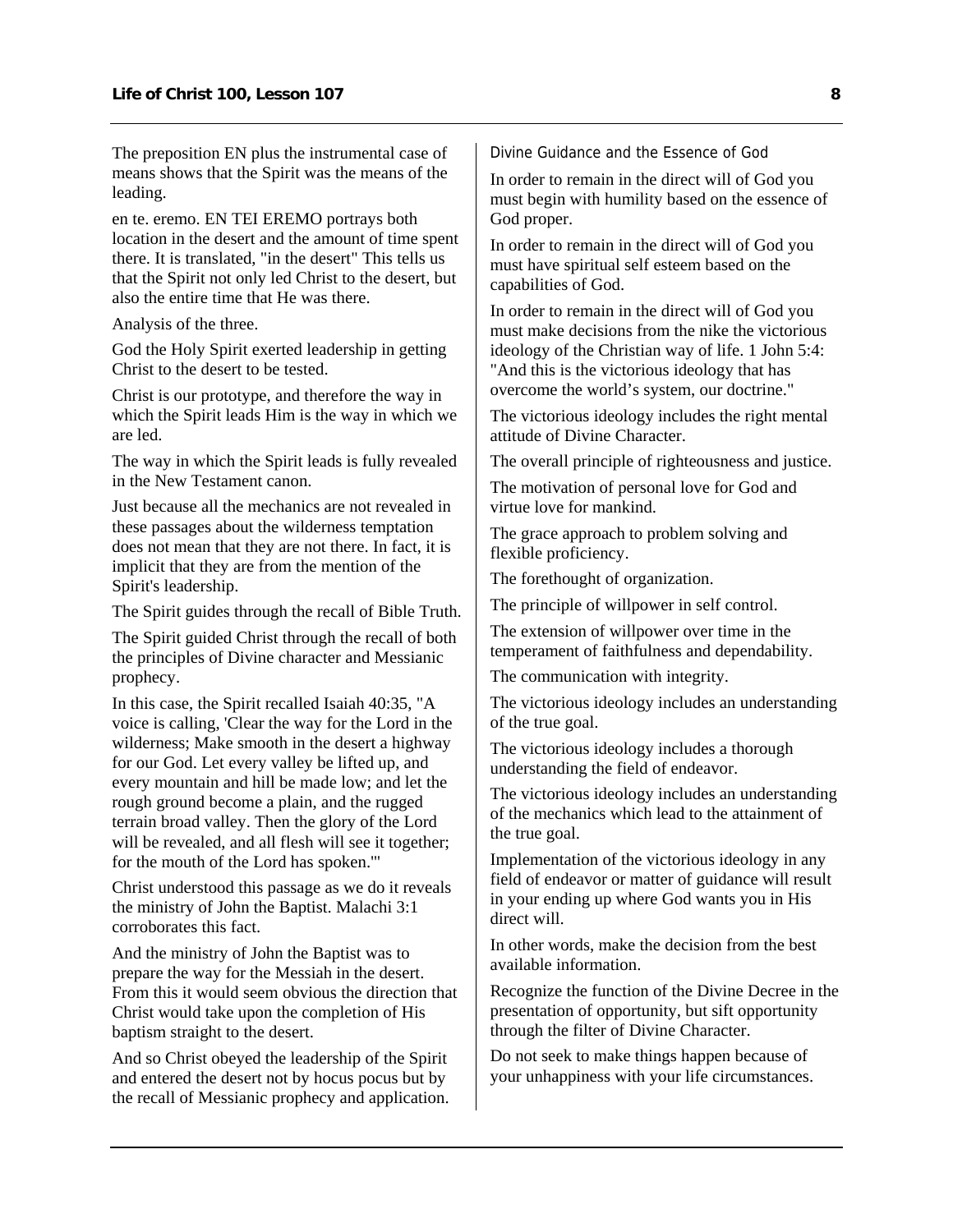<span id="page-10-0"></span>If things are bad and the opportunity arises to move on, then do so. If things are bad and Divine character demands that you move on, then by all means do so.

Do not let circumstances dictate your decisions. Difficult circumstances are a test of your willpower and faithfulness, but not necessarily messages from God. Christ ran into endless difficulty in the execution of His ministry, but He did not use them as an excuse to stop teaching the Word. This is one of the primary reasons that I am still in the ministry.

On the other hand, if circumstances are overwhelming they may prompt you to reconsider your present position through the lens of divine character. You may find violations which force you in another direction. The divine discipline of Paul illustrates this.

Sometimes even when you have all of your ducks in a row with a decision God still overrules. You can bet that He has a greater purpose in mind for you if He does. 1 Thess 2:18 is the perfect illustration.

#### **The First Cleansing of the Temple**

A distinction must be made between the two times that Christ cleansed the temple. Christ cleansed the temple at the beginning and end of His ministry. The second occurrence came during the last week of His life, and is recorded in Matt 21:12,13; Mark 11:15-18; Luke 19:45-48; John 2:13-25

Before Christ went to Jerusalem and the Temple, and after he changed the water into wine, He stayed a few days in Capernaum (John 2).

His mother and His brothers (according to the flesh), and His disciples were all there with Him.

Capernaum was the headquarters of Christ's Galilean ministry, and that ministry comprised the majority of His overall effort.

Matthew 9:1 calls Capernaum Christ's 'own city'.

Christ chose Capernaum because it was the most important city in the region. The Romans had a sizeable military contingent there, and there were many government officials about. It was an important trade center, and much commerce came there because of the fishing industry.

Here, Christ could teach the kingdom to Jews and Gentiles alike. He could have an impact that would be talked about throughout the region.

This points out that Christ had a plan for His ministry; that He was organized and wise in the spreading of the word; He imitates His father in this area of foresight and planning.

**John 2:13**, "And the passover of the Jews was near, and Jesus went up into Jerusalem"

Now, it does not indicate in this verse that His disciples were with Him, but verse 17 says that His action here prompted their recall of an Old Testament passage. That verse does not absolutely require the disciples' presence. One of three things: Christ went up alone, and His disciples joined Him at the temple; Christ went up alone, and His disciples heard about the cleansing after the fact; Christ went up with His disciples, but John failed to mention it here. The second option is the most probable.

We do not know if Christ had been to Jerusalem in the 15 or so years since His first passover. It is unlikely that He did, because He is not remembered or identified in any real way by the officials in the temple. When He does His deed, they ask Him for a sign. This reveals their ignorance.

The passover had to be a rather poignant time for Christ.

On His mind would rest the burden of the sins of the world, for He knew that He would have to pay for them in the not too distant future.

As He enters the temple, that grand representative structure of all that He is and will do, His mind is full of doctrine.

Through this structure, and the doings of the priests, the people are to come to know the Father through Him.

**John 2:14**, "And He found in the temple the ones who were selling oxen and sheep and doves, and the ones who were seated, the money changers."

The temple had become the very center of an extremely corrupt system. It was the ultimate monopoly, and the evil priests manipulated that monopoly into a moneymaking machine.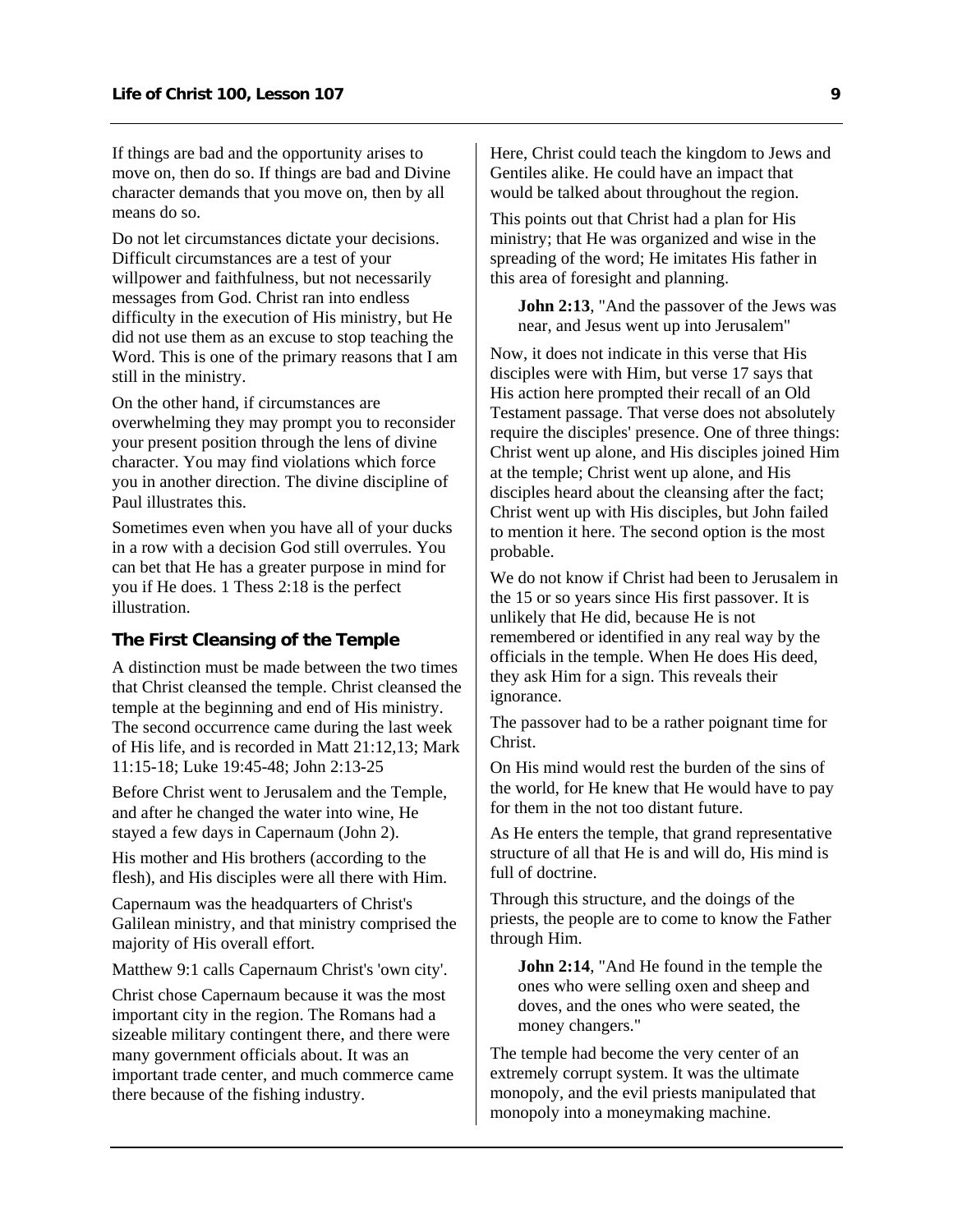The Law prescribed that only sacrifices without spot or blemish were worthy for sacrifice in the temple.

The chief priests manipulated this by making sure that no one had a worthy animal. They sent their inspectors to school for months so that they could identify the defects of any given animal. Actually this just became an excuse for disqualifying the animals brought by the heads of households. They also came to charge the people for the inspection of their animals. This evil led many to just give up and buy the animals that the temple provided, without even trying to bring their own. This was wrong, wrong, wrong. The whole point of the sacrifice was that it would come from the family; that the man would know the animal personally; that he would see the cost of sin, and greatness of God's sacrifice in sending His own Son. The reason for all this rigmarole was so that the people would have to buy an animal from the temple. Of course the prices on these animals was greatly inflated, and the chiefs priests made a great profit from them.

Furthermore, the chief priests and officials made it so that the animals could only be bought with the official temple currency, and the exchange rates were quite exorbitant. Thus, the moneychangers.

With the clinking of coins and the mutter of exchange and the baahing of sheep and the cooing of pigeons and the mooing of cattle you could hardly hear yourself think in the house of worship. There was record of more than three thousand head of sheep in the temple at one time. What cacophony! What corruption!

So, Christ walks into His Father's house, the house designed for learning about His sacrifice, and He finds the worst kind of corruption. What follows is not an act of anger, but justice.

**John 2:15**, "And He made a scourge from ropes and He cast all of them out from the temple and the sheep and the oxen, and He poured out the coins of the moneychangers and He overturned the tables."

Physical wreckage is much preferred over spiritual corruption.

There were a bunch of moneychangers, and only one Christ, but they did not attempt to stop Him.

Was Christ an imposing figure, or were they so shocked by this action that they did not respond?

The scourge of ropes could have been a fearful weapon, when wielded by one with skill.

The tables used by money changers were really just small stools, behind which the clerk sat on the ground. They were laden with coins, but would not have taken any great strength to overturn. It is more likely that Christ kicked them over than turned them over by hand.

Christ had a human body unpolluted by the influence of the sin nature. He could have been an imposing figure indeed.

Christ had been a carpenter by trade. It is likely that He had great strength in His hands and arms, because the profession was even more rigorous then than it is now.

John rather humorously adds the driving out of the sheep and oxen; he makes a funny because you already expected them to be driven out. Christ drives out the wimpy bankers and moneychangers and inspectors, and even the oxen and sheep.

By pouring out the coins and overturning the tables, Christ made it impossible for them to determine whose money was whose. He effectively destroyed their profits.

**John 2:16**, "And to those who were selling doves, He said, 'Remove these things from here [in any direction], do not make the house of My Father a house of merchandise.'"

This is the final part of the cleansing phase.

The verb *airo* [*arate*] is in the aorist imperative. The aorist tells us that Christ intended for the command to be carried out immediately.

The first words of Christ in this incident contain a command. He has legitimate authority in this place.

Christ calls the temple 'the house of His Father'. This is the legitimizing factor.

Christ is the rightful heir to the throne of Israel.

Christ is the rightful chief priest of Israel.

Christ is the Son of God.

Therefore, what He does here is an expression of natural law.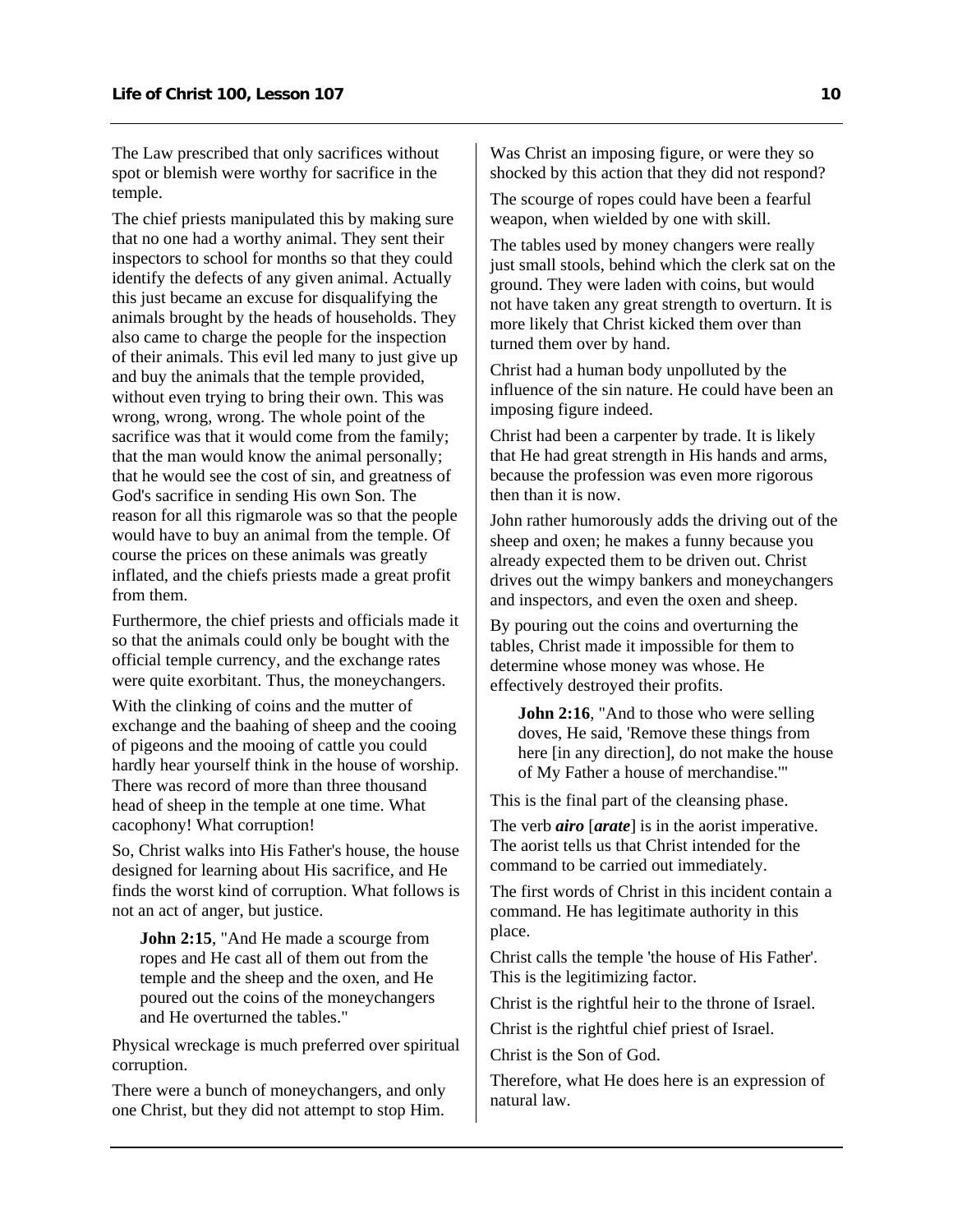The Greek word EXOUSIA summarizes natural law in the concept of legitimate authority. It includes in its definition both rights and legitimate authority. The question arises: did Christ have the right to exert authority in the temple? The answer is a very emphatic yes!

The word EMPORIOU is the source of our English emporium. It really does describe well a Wal-Mart kind of store. There was so much stuff in the temple it more resembled an emporium than a place of worship.

This principle applies directly to the church.

The church is to never become a business or a house of merchandise for the purpose of profit.

The policy for giving and distribution of the Word of God must always remain grace. The ancient temple was the center for the distribution of truth. The chief priests had put a price on the Word, and such a thing was evil. The same thing is true today.

The Word of God should never come with a price tag. Instead, through the grace giving of believers, a budget is set for the dissemination of the Word. The contributions received through grace giving are to be considered the direct will of God for the budget of that local assembly.

Attempts to augment the church budget through merchandising step outside of God's direct will, and illegitimatize the ministry of the church that does so.

If the Jews there at the temple were flabbergasted by Christ's actions, then they were certainly just as flabbergasted at his words.

**John 2:17**, "His disciples remembered that it was utterly written, 'Zeal for Thy house will devour Me.'"

This quotation comes from Psalm 69:9. John cites it in order to remind his readers that Christ is the Messiah about whom the Old Testament prophesied.

Christ's supernatural fulfillment of more than three hundred Old Testament prophecies is one of the most stunning testimonies to the veracity of the Word of God.

The periphrastic construction of the verb EIMI with the participle GEGRAMMENON really

emphasizes the writing of the Word. 'It stands written' is not a bad translation; what should be stressed in the translation is the unchangeable nature of the Word, once written.

Psalm 69 itself is one which describes undeserved suffering.

In the first several verses David relates a desperate situation: he is up to his neck in water... he is sinking in a bottomless pit of quicksand, vv.23.

David takes some of the blame on himself and his sin against God, v.6.

However, since he confessed his sins whatever deserved suffering he had was immediately converted to undeserved.

Verse 10 makes it clear that David's zeal for the plan of God is the single most contributing factor for his undeserved suffering.

qin'ath is the Hebrew word for zeal, and it denotes emotional action. There are two kinds: crusader arrogance emotional revolt, and emotionally charged legitimate action. The zeal here is legitimate. It is governed completely by thought.

The phrase 'for my father's house' is a reference to the temple. The temple stood for the plan of God for Israel. It was a standing metaphor for Bible Truth and spiritual growth, and ultimately of relationship with God.

Here is undeserved suffering for blessing. Here is undeserved suffering for being a believer in Jesus Christ and fulfilling God's plan for your life.

The final part of the Psalm makes it very clear that the zeal is not the direct source of the suffering, but the people who do not like the zeal for God's plan, "And the insults of those who insult thee have fallen on me."

Christ acted with zeal, but it was good zeal. He is not acting in anger, but in love for God. Christ is not consumed by zeal itself, but the zeal causes others to pursue Him and hate him.

This event signals the beginning of organized resistance to Jesus Christ, and foreshadows His death and resurrection.

**John 2:18**, "The Jews therefore answered and said to Him, 'What sign do You show to us, seeing that You do these things?'"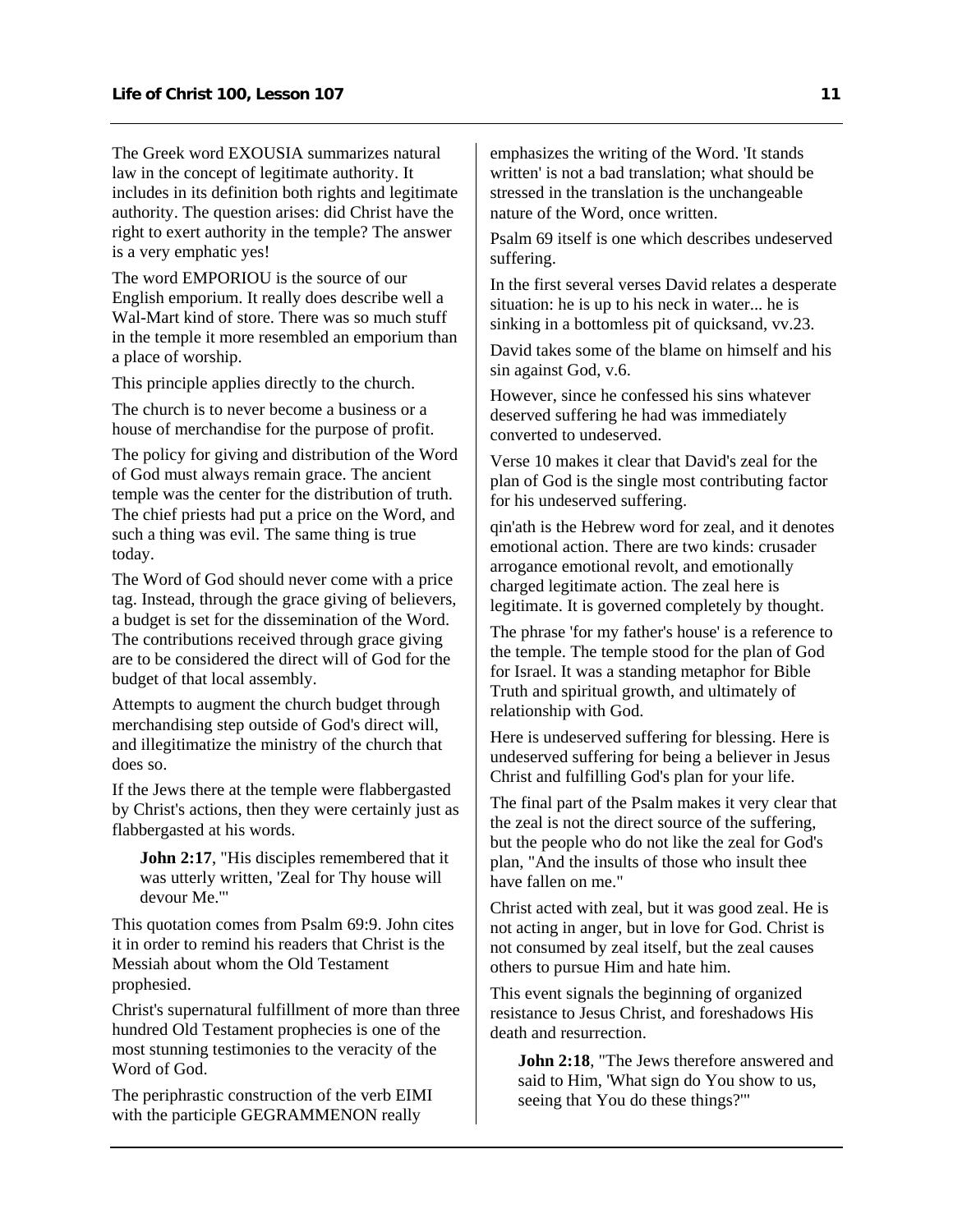The Jews were no doubt flabbergasted by Christ's assumption of authority in the temple, and his reference to it as 'His Father's house'.

They desired of Him a sign, some outward miracle that would prove His position of authority.

This is fascinating, because it is not more than two weeks since the temptation of Jesus Christ, when the devil took Christ to the top of this same temple and tempted Him to jump down as a sign to these same men. Christ rejected the method proposed by Satan, but more than that, He knew that all the greatest signs in the world mean nothing to people who stand negative to the Truth.

Such were these men. They demanded a sign, because they assumed they would not receive one. They assumed that Christ's authority was not legitimate. This is the same leadership that went to John the Baptist just a few weeks before. They got a pretty good explanation from John at that time about the person of Christ, the Messiah.

Negative volition rejects God, regardless of how easy it is to believe.

Positive volition accepts God, regardless of the obstacles to belief.

**John 2:19,** "Jesus answered and said to them, 'Destroy this temple, and in three days I will raise it up.'"

This is Jesus' supply of a sign. Of course, the Jews would have to wait three years for this sign. It is the resurrection sign, the greatest sign of all time.

Note that Christ concentrates on the greatest sign even though He will do many other things, such as miracles and healings.

Christ had ample reason to know of His resurrection. The correct interpretation of the story of Jonah and the big fish would render the information of His death and resurrection. Christ did not pull this idea out of thin air, He pulled it out of the Old Testament through the recall ministry of God the Holy Spirit.

**Matthew 12:38-40** gives the full explanation of this, "Then some of the scribes and Pharisees answered Him, saying, 'Teacher, we want to see a sign from You.' But He answered and said to them, 'An evil and adulterous generation craves for a sign; and yet no sign shall be given to it but the

sign of Jonah the prophet; for just as Jonah was three days and three nights in the belly of the Sea Monster, so shall the Son of Man be three days and three nights in the heart of the earth.'"

This is a simple simile, and nothing else.

Jonah was three days and three nights in the belly of the Sea Monster;

Christ would descend to Sheol, under the abyss after His death and before His resurrection.

This prediction of a sign so scared the Jews that they insisted a guard be put on His tomb after His death. Matthew 27:62-66.

Notice that Christ implicates the Jews in His death. Already He is seeing the sign of their murderous negative volition.

But the Pharisees didn't get Christ's statement, not yet, except for one.

**John 2:20**, "The Jews therefore said, 'It took forty-six years to build this temple, and will You raise it up in three days?'"

They did not get the point.

The temple had been building for forty six years to date. It would hardly be finished for another forty.

It is singular that the Pharisees who were there were stricken by the ludicrous nature of Christ's claim as they perceived it. Yet had they perceived it as Christ proclaimed it, they would have thought it much more so.

According to their perception, they would have to tear down the temple around them.

This was the temple of bribery. Herod, the halfbreed Jew gave it to the Jews so that they would love him as ruler.

The Jews hated Herod, but took the bribe anyway.

The temple itself was a perfect symbol of Jewish hypocrisy, and yet they were quite blind to that hypocrisy.

They were not about to tear down Herod's temple, their pride was inextricably wound together with this building.

Christ gives the Jews an interesting test by remaining vague about to which temple He refers.

Christ has legitimate authority to order this temple of Herod's destroyed, but He does not do that.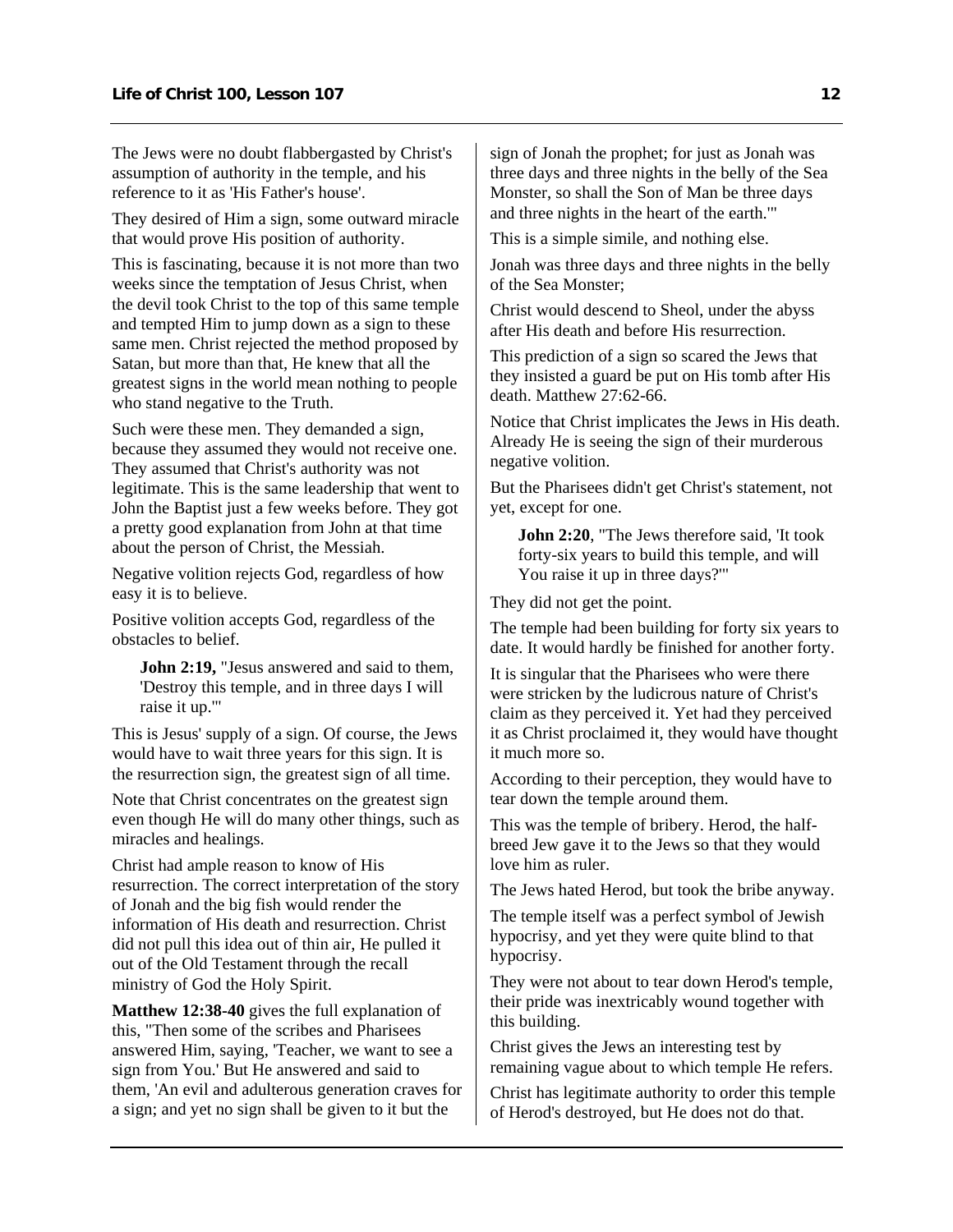**John 2:21**, "But He was speaking of the temple of His body."

Christ was deliberately vague, but He was definitely communicating about His body as this verse reveals.

Since Christ always communicated clearly, the Jews misunderstood Him from their own blind arrogance.

**John 2:22**, "When therefore He was raised from the dead, his disciples remembered that He said this; and they believed the Scripture, and the word which Jesus had spoken."

An interesting point, but there were others who heard this and believed it.

Nicodemus certainly heard these words, and they were likely to have prompted his curiosity to come to Christ.

Nicodemus provided for Christ's burial along with Joseph of Arimathea.

Joseph of Arimathea was also among the Jewish rulers at this event, and heard this statement as well.

The passive voice of ege.rthe. reveals that Christ did not raise Himself, but that He would be raised, specifically by the power of God the Holy Spirit. Rom 1:4.

When Christ says that He will raise the temple Himself in verse 19, He must be speaking from the Godhead. Christ did not raise Himself. He could say this in a Trinitarian sense. The Positive Response at the Passover

**John 2:23**, "Now when He was in Jerusalem at the Passover, during the feast, many believed in His name, beholding His signs which He was doing."

Remember, Christ came down to Jerusalem from Cana in order to participate in this Passover.

In this verse John reveals a positive response to Christ's ministry. Remember, John is likely an eyewitness to these events.

The positive response was belief. This belief is total trust in a person or institution for what they offer.

The belief was directed toward the name of Christ. Parents designed the names of their children so that they would reveal the essence of the child. Christ's name was Jesus, which meant salvation in the Hebrew. The essence of Christ was truly salvation. And He would die as a substitute for the sins of mankind, and satisfy the justice of God regarding the issue of human sin.

The positive response has a cause: they beheld the signs which He was doing.

Christ was performing miracles. Christ was healing the sick and lame.

**John 2:24**, "But Jesus Himself was not trusting Himself to them, because He knew all men."

This is truly a great verse, revealing God's wisdom incarnate in Jesus Christ.

Although man must believe in Christ, Christ does not have to believe in man.

God understands perfectly the nature of human degeneracy and the total depravity of man.

God never has to trust man, and in fact is wise not to trust him.

This applies to believers. We are never required to entrust ourselves to man unless it is legitimate authority.

We must be wise in choosing whom we will trust.

Do not take 'knowing all men' as the equivalent of omnipresence or omniscience. During the incarnation Christ voluntarily restricted the independent use of His Divine capabilities and the independent expression of Divine character. Instead, He knew all man because He knew the principles related to the nature of man. If you know these principles, then you truly know man.

**John 2:25.** "And because He did not have need for anyone to testify concerning man; for He Himself knew what was in man."

This reveals the background for verse 24.

The word for need is *chreian*. It comes from the 'grace' word group.

*charis* is the approach to problem solving. This is grace.